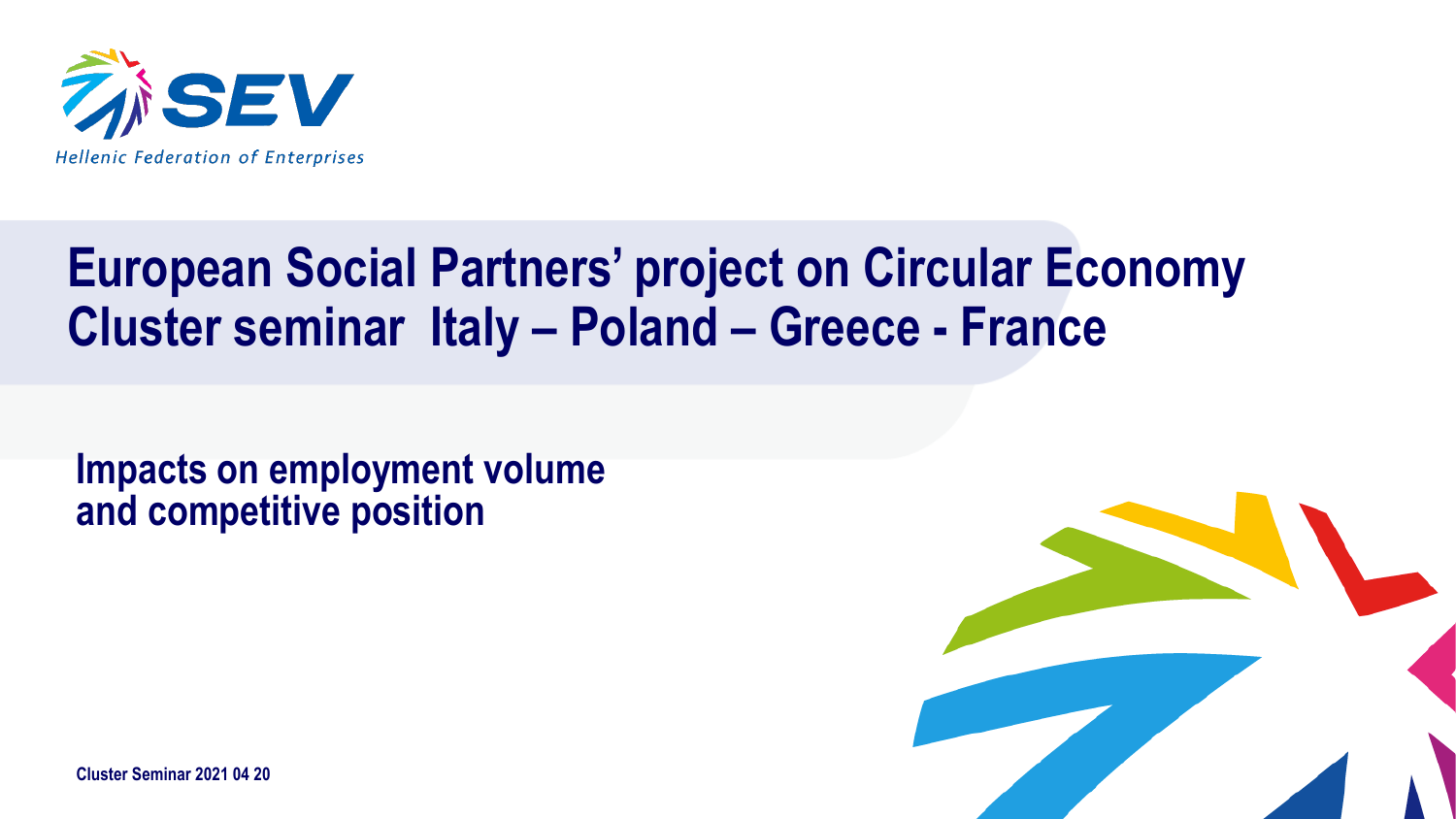

*SEV – Hellenic Federation of Enterprises* has consistently fostered business development in Greece since 1907. It is the independent voice of businesses, representing a broad spectrum of the country's economic activity, including manufacturing and services.

- A transformation leader
- A key partner in the social dialogue
- A powerful representative of the Greek business community
- An effective networking actor
- A knowledge creator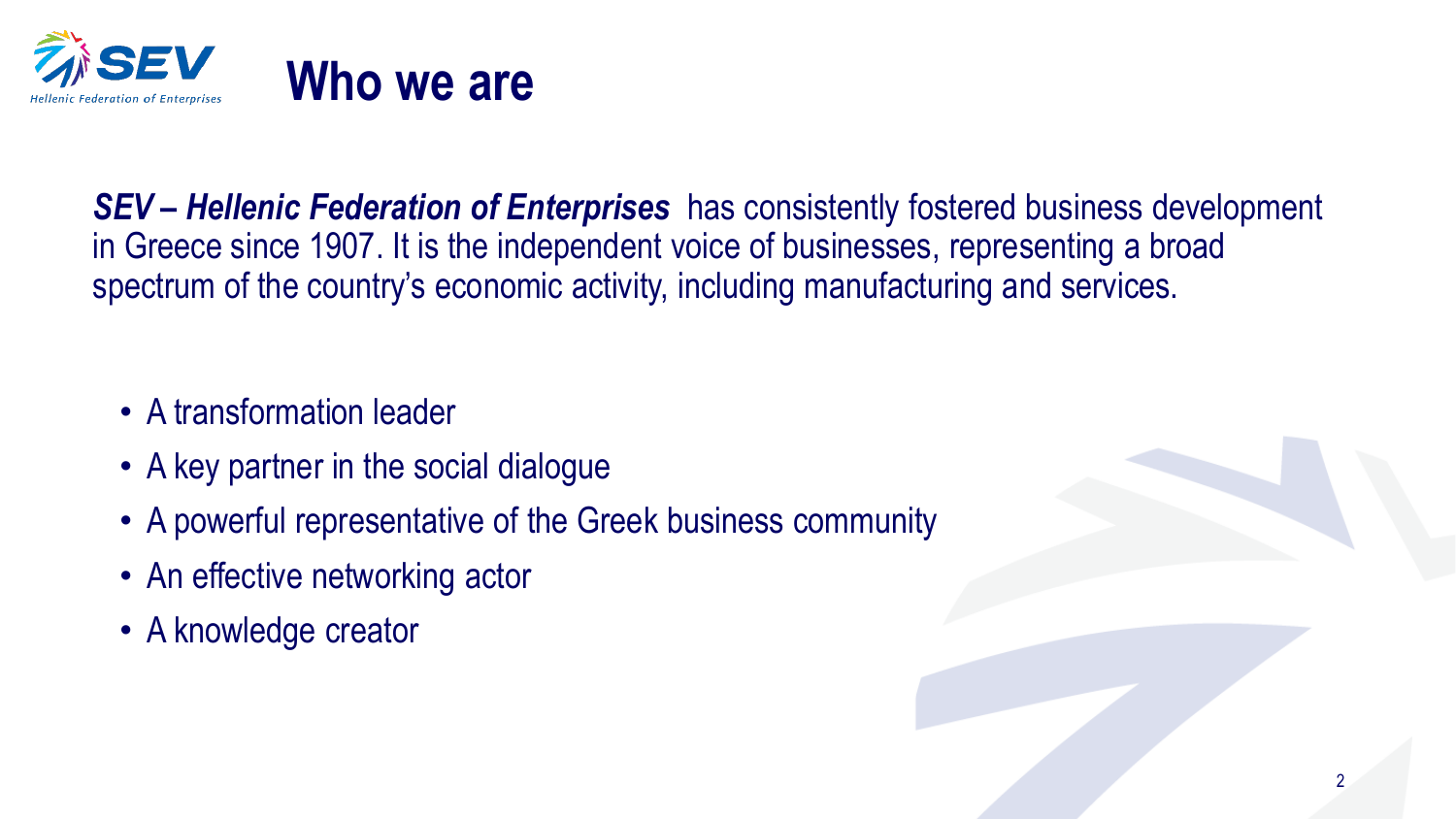

# **Why we do care about Circular Economy**

- A new phenomenon we need to understand it
- Is combined with Digitalization and new business models
- Opportunity for European companies to gain global competitive advantage
- It is an issue for all and will impact almost every type of business
- We expect impact on employment we need to measure
- We foresee new professions to arise, enrichment of tasks for existing jobs, profound need for re-training
- Social partners must be part of this change
- Included in national collective agreement provisions -2018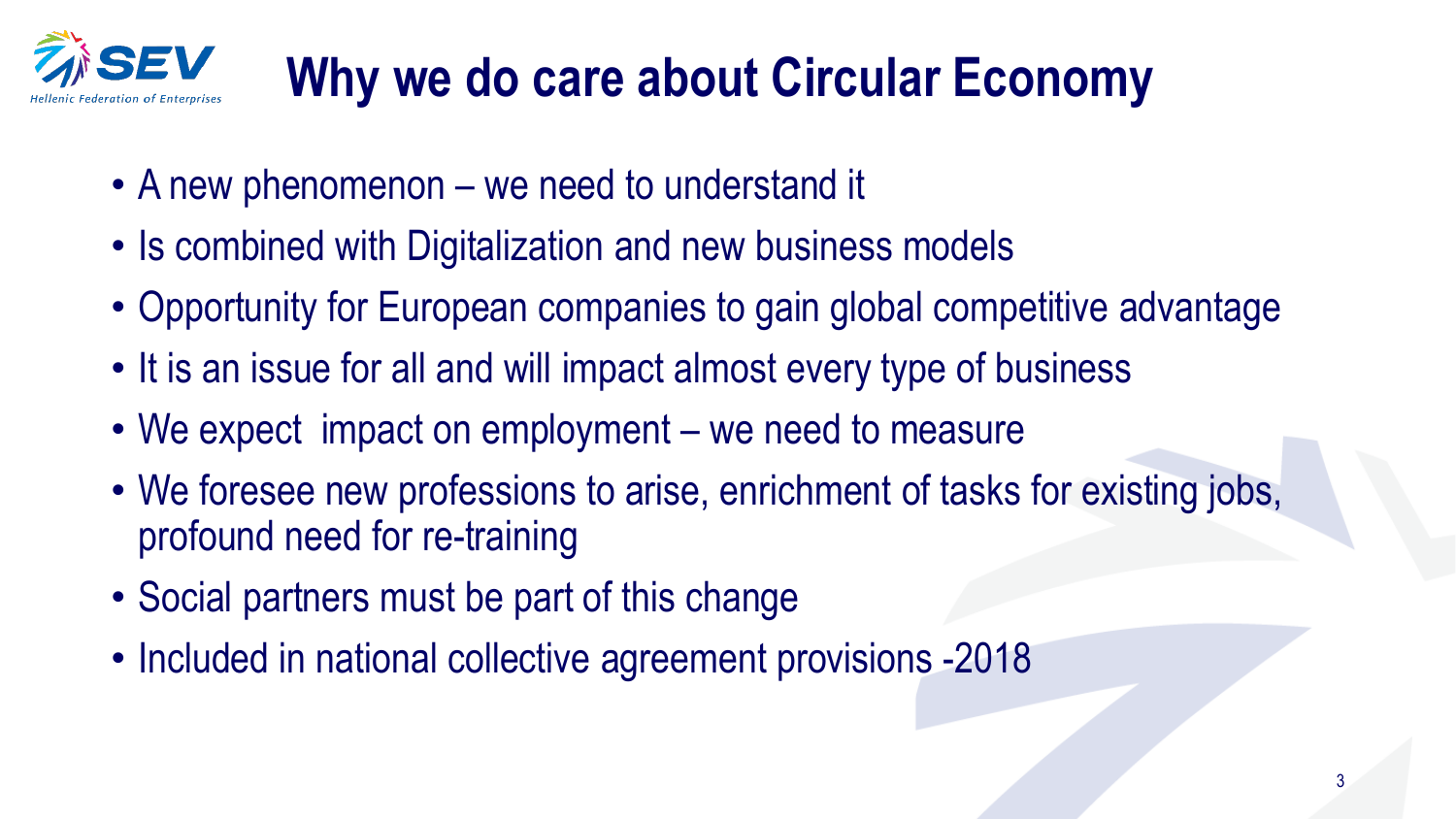

### **State of play - Greece**

National Council on Circular Economy

*(participation of SEV )*

Interministerial **Committee** 

### Action Plan - Road Map

*Public consultation completed on April 12*

#### **5 main pillars**

- 1. Sustainable production and industrial policy
- 2. Sustainable consumption
- 3. Less waste with higher value
- 4. Specific actions for basic products that need to be addressed as a matter of priority
- 5. Horizontal actions

#### **65 actions for the period 21-25**

a) 43 concern the basic aspects of the circular economy, production, consumption, waste and horizontal issues (such as governance, etc.).

b) 22 concern basic products that must be addressed as a matter of priority.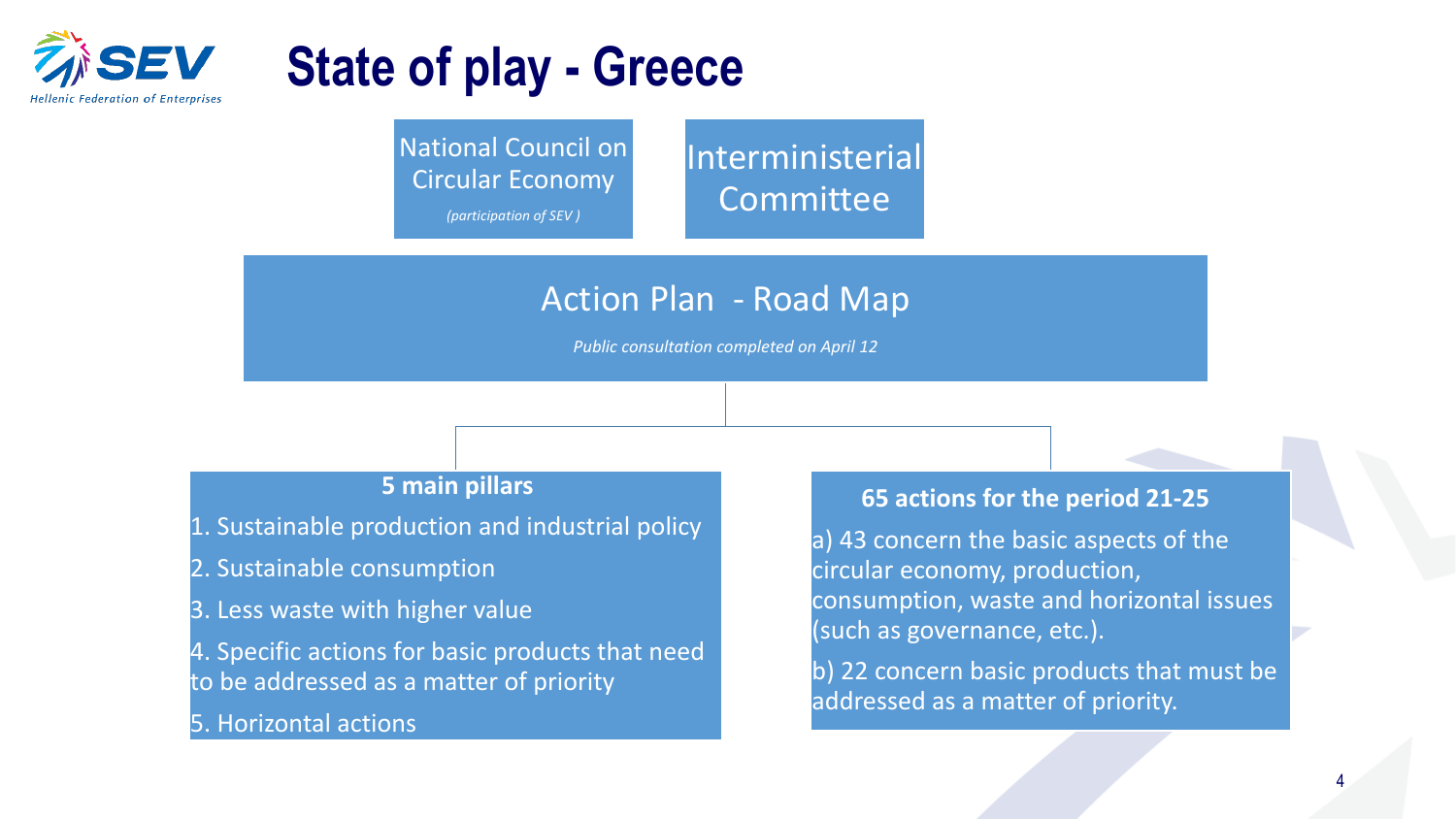

## **State of play -Observatory on Circular economy**

### Private investments, jobs and gross value added

*Recycling, repair and reuse and rental and leasing sectors (NACE 2)* 

Gross investment in tangible goods is defined as investment during the reference year in all tangible goods

Jobs are expressed in number of persons employed and as a percentage of total employment

Value added at factor costs is the gross income from operating activities after adjusting for operating subsidies and indirect taxes.

*SEV proposed to add specific HR indicators Training (persons, hours, cost), Unemployment (jobs lost), New professions, New certifications*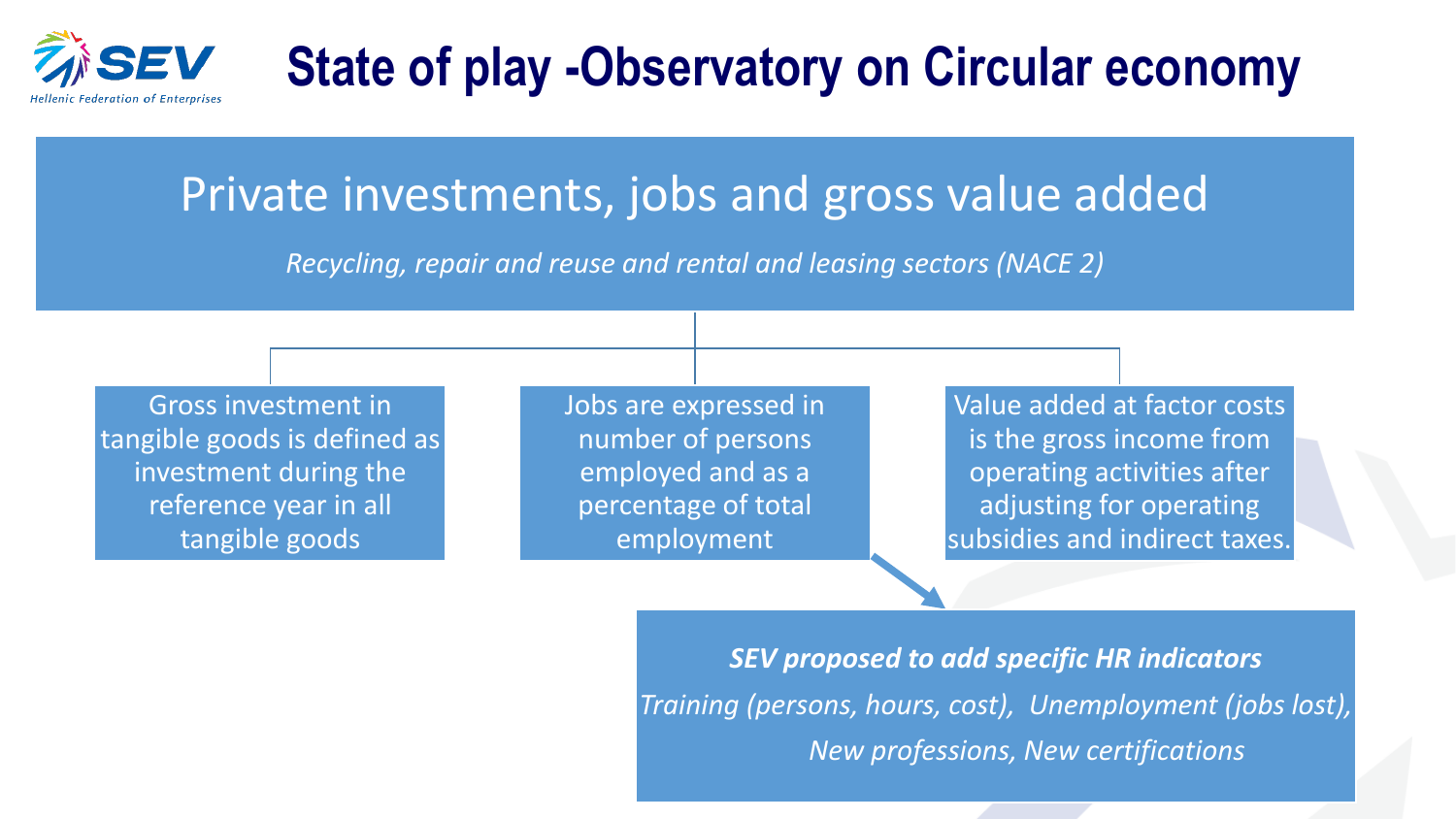

## **Master Plan de-lignification – employment**



#### *Career transition assessment – Western Macedonia*

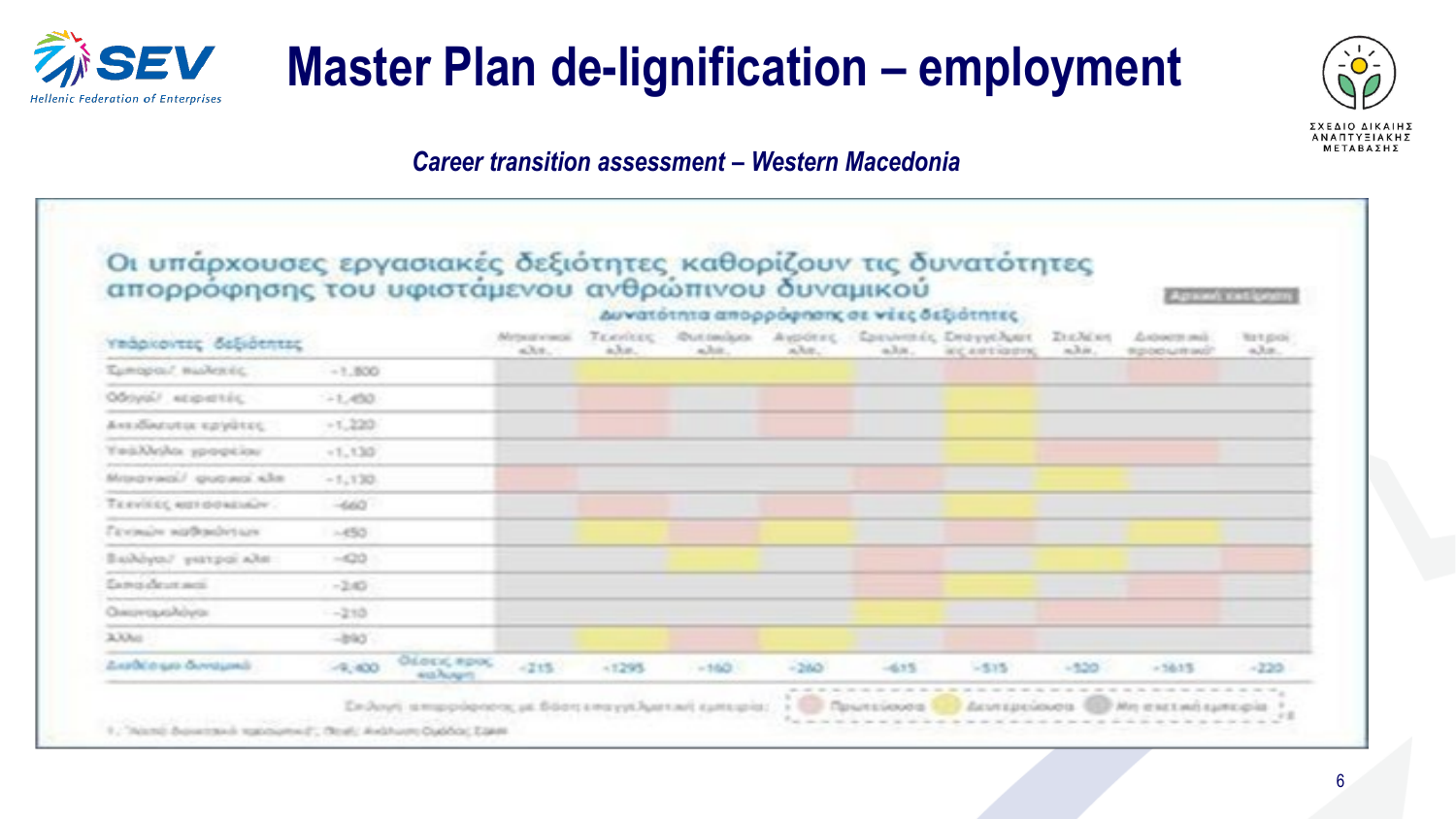

#### *Training needs assessment – Western Macedonia*

Επανακατάρτιση ανθρώ **Businessman's A. Mexican Read** 

**Apirauli Exil Linon** 

#### Δ.Μακεδονία: ~2,600 θέσεις (~47%) αναμένεται να χρειαστούν μέτρια ή υψηλή επανακατάρτιση

| Νέες δεξιότητες                     | Θέσεις προς<br>καλυψη. |            | Απορροφούμενες<br>δεξιότητες και δυνατότητα κάλυψης'<br>Μηχανικού' φυσικοί (-1,130) |          | Awaykn<br>επανακατάρτισης |
|-------------------------------------|------------------------|------------|-------------------------------------------------------------------------------------|----------|---------------------------|
| Αρχιεύα ανες, μηχανικαί             | $-215$                 |            |                                                                                     |          |                           |
| Τεχνίτες, οδηγοί, κλη. <sup>1</sup> | $-1,295$               |            | Οδηγοί/ κειριστές (-1,450)                                                          | $+155$   |                           |
| latpoi, νοσηλευτές, κληλ            | $-220$                 |            | Βιολόγοι/ κατροί (-420)                                                             | $+200$   |                           |
| Στελέχη επικειρήσεων                | $-515$                 |            | Οικονομολόγοι (-210) Υπάλληλοι γραφείου (-1,130)                                    | $-825$   |                           |
| Σρευνητές, επιστήμανες              | $-615$                 |            | Млхачкой фиокої (-915)                                                              | $-300$   |                           |
| Κλυτοκόμαι, γεωπάναι, αινοπαραγωγαί | $-160$                 | $-47%$ TOU | Γενικών καθηκόντων (~450)                                                           | $-290$   |                           |
| Αγράτες, κτηνατρόφαι                | $-260$                 | συνάλου    | Ανειδίκευτοι εργάτες (-1,220)                                                       | $-960$   |                           |
| Επαγγελματίες εστίασης-τουρισμού    | $-520$                 |            | Έμπορου πωλητές (-1,800)                                                            | $-1,280$ |                           |
| Λαιπό διακητικό πρασωπικό           | $-1,615$               |            | Υπάλληλοιγραφείου (-820) Έμπαρου πωλητές (-1,280)                                   | $-485$   |                           |
| Σύνολο                              | $-5,415$               |            | $-7,850$                                                                            | $+2,400$ |                           |

### *Indicative Training providers*

- Regional Universities
- Public Employment Services
- Private training providers
- In–house training
- *Social partners not included*

ΣΧΕΔΙΟ ΔΙΚΑ **ΙΕΤΑΒΑΣΗΣ**